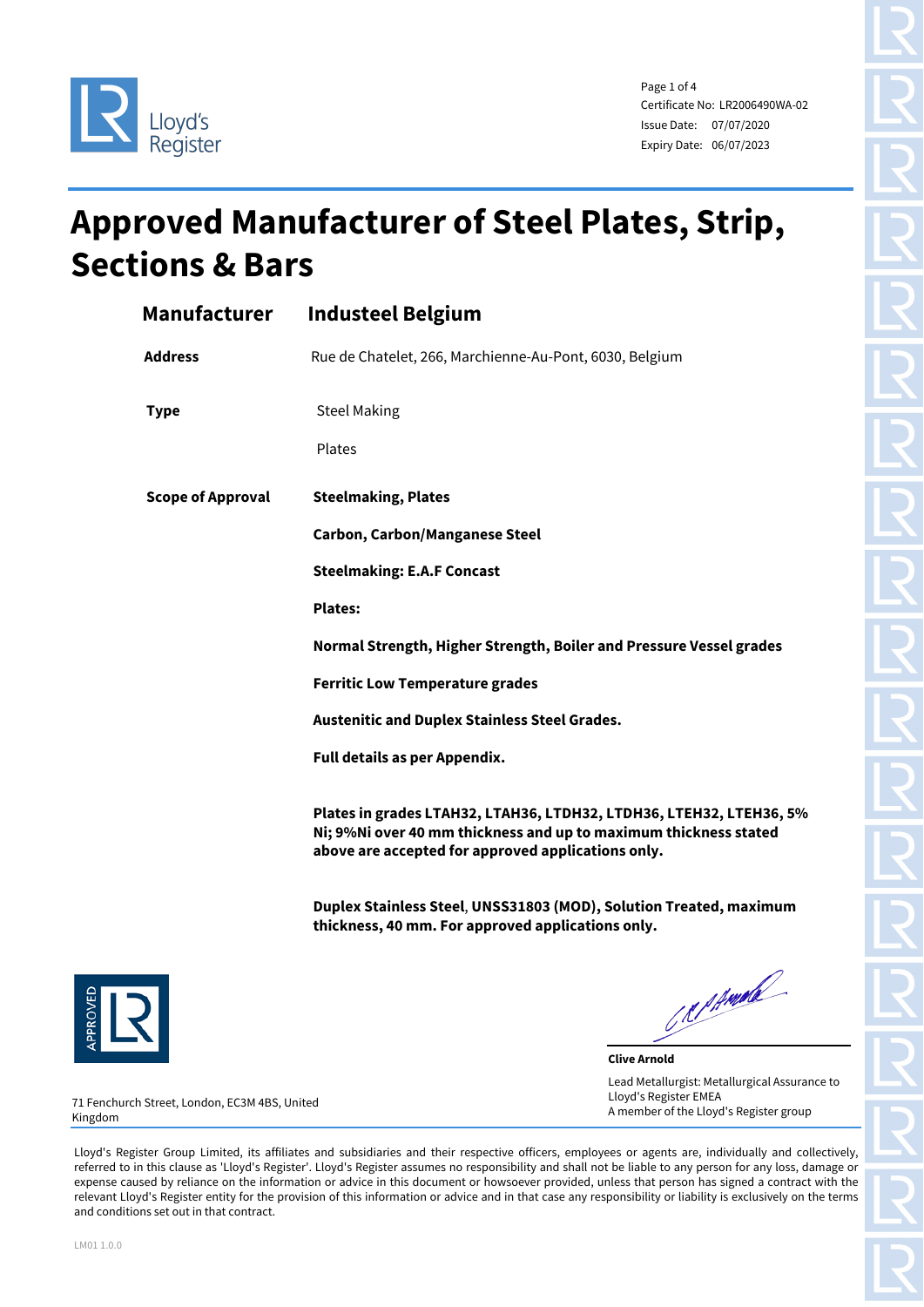

Page 2 of 4 Certificate No: LR2006490WA-02 Issue Date: 07/07/2020 Expiry Date: 06/07/2023

## **Approved Manufacturer of Steel Plates, Strip, Sections & Bars**

**Higher Strength grades supplied in the quenched and tempered grades are accepted with specified through thickness properties, designation Z35.** 

This approval is subject to compliance with the Rules for the Manufacture, Testing and Certification of Materials. The full details of the processes and grades to which this approval applies are given on subsequent pages of this certificate.

This certificate is issued to the named manufacturer, and is valid until the expiry date specified. Lloyd's Register is to be notified of any change that may affect the validity of this certificate, and reserves the right to cancel or withdraw this certificate.

**Approval Notes Previous Lloyd's Register reference No. 0477.**



71 Fenchurch Street, London, EC3M 4BS, United Kingdom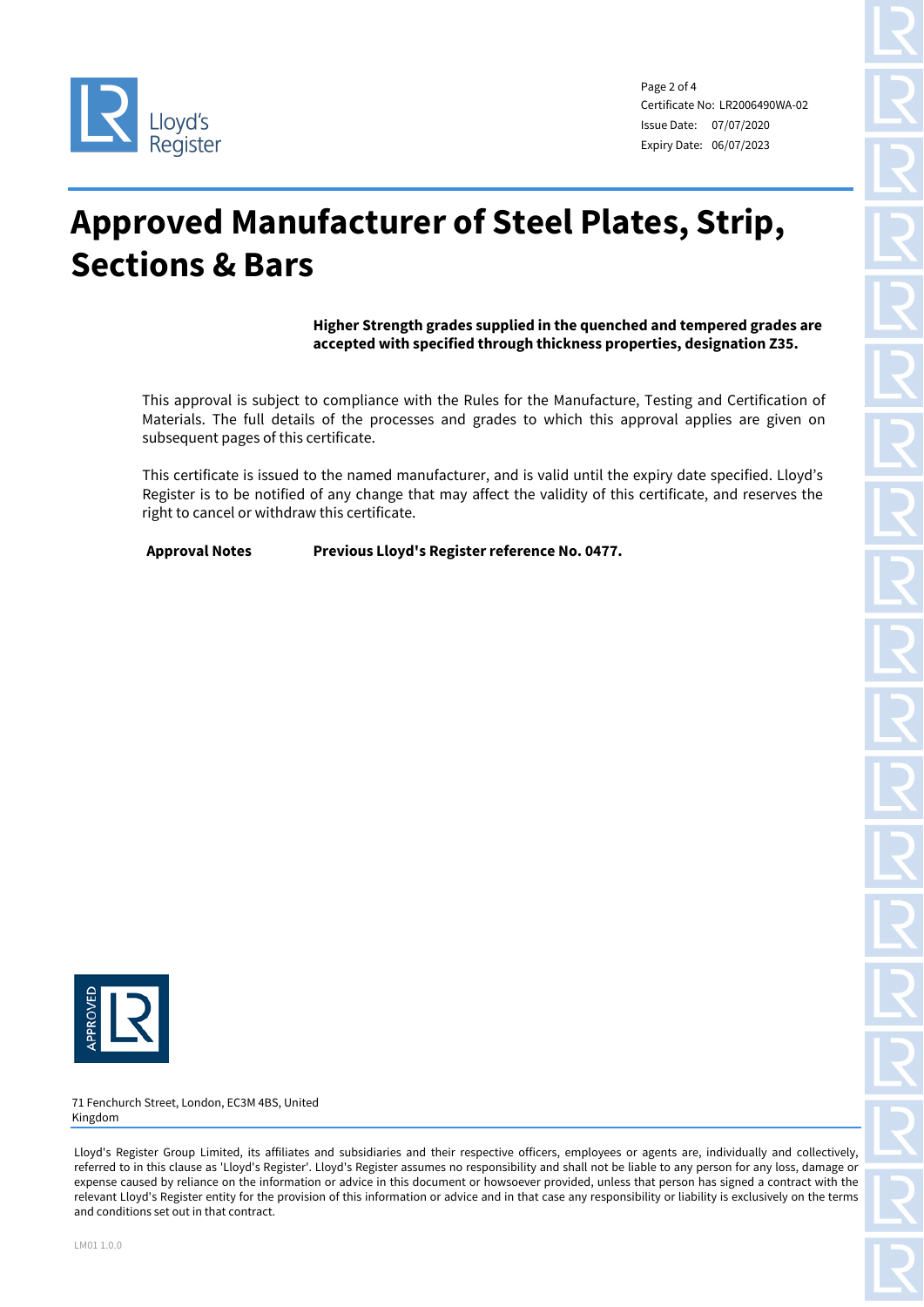

Page 3 of 4 Certificate No: LR2006490WA-02 Issue Date: 07/07/2020 Expiry Date: 06/07/2023

## **Approved Manufacturer of Steel Plates, Strip, Sections & Bars**

| <b>Steel making</b>      | E.A.F. / Con Cast                           | <b>Grades</b>                                        | N/A                            | <b>Units</b> |
|--------------------------|---------------------------------------------|------------------------------------------------------|--------------------------------|--------------|
|                          |                                             | As below                                             | 1.00                           | N/A          |
| <b>Plates</b>            | <b>Normal Strength</b>                      | <b>Grades</b>                                        | <b>Maximum Thickness</b>       | <b>Units</b> |
| As Rolled                | Fine Grain Al                               | D, B, A                                              | 35.00                          | mm           |
| Normalized               | Fine Grain Al                               | E, D, B, A                                           | 50.00                          | mm           |
| As Rolled                | Killed                                      | B, A                                                 | 50.00                          | mm           |
| <b>Plates</b>            | <b>Austenitic Stainless</b>                 | <b>Grades</b>                                        | <b>Maximum Thickness</b>       | <b>Units</b> |
| <b>Solution Treated</b>  |                                             | 304L                                                 | 50.00                          | mm           |
| <b>Solution Treated</b>  | $\overline{\phantom{0}}$                    | 304LN                                                | 50.00                          | mm           |
| <b>Solution Treated</b>  |                                             | 316L                                                 | 50.00                          | mm           |
| <b>Solution Treated</b>  |                                             | 316LN                                                | 50.00                          | mm           |
| <b>Plates</b>            | <b>Duplex Stainless</b>                     | <b>Grades</b>                                        | <b>Maximum Thickness</b>       | <b>Units</b> |
| <b>Solution Treated</b>  |                                             | <b>UNS S31803(MOD)</b>                               | 40.00                          | mm           |
|                          |                                             |                                                      |                                |              |
| <b>Plates</b>            | <b>Ferritic Low</b><br><b>Temperature</b>   | <b>Grades</b>                                        | <b>Maximum Thickness</b>       | <b>Units</b> |
| Quenched and<br>Tempered | Fine Grain Al                               | 9Ni                                                  | 50.00                          | mm           |
| Normalized               | Fine Grain Al                               | 5Ni                                                  | 50.00                          | mm           |
| Normalized               | Fine Grain Al                               | LTEH36, LTDH36,<br>LTAH36, LTEH32,<br>LTDH32, LTAH32 | 50.00                          | mm           |
| <b>Plates</b>            | <b>Boiler and Pressure</b><br><b>Vessel</b> | <b>Grades</b>                                        | <b>Maximum Thickness Units</b> |              |
| Normalized               | Fine Grain Al                               | 510FG, 490FG, 460FG, 50.00<br>410FG, 360FG           |                                | mm           |
| Normalized               | Fine Grain Al+Nb                            | 510FG, 490FG, 460FG,<br>410FG, 360FG                 | 50.00                          | mm           |



71 Fenchurch Street, London, EC3M 4BS, United Kingdom